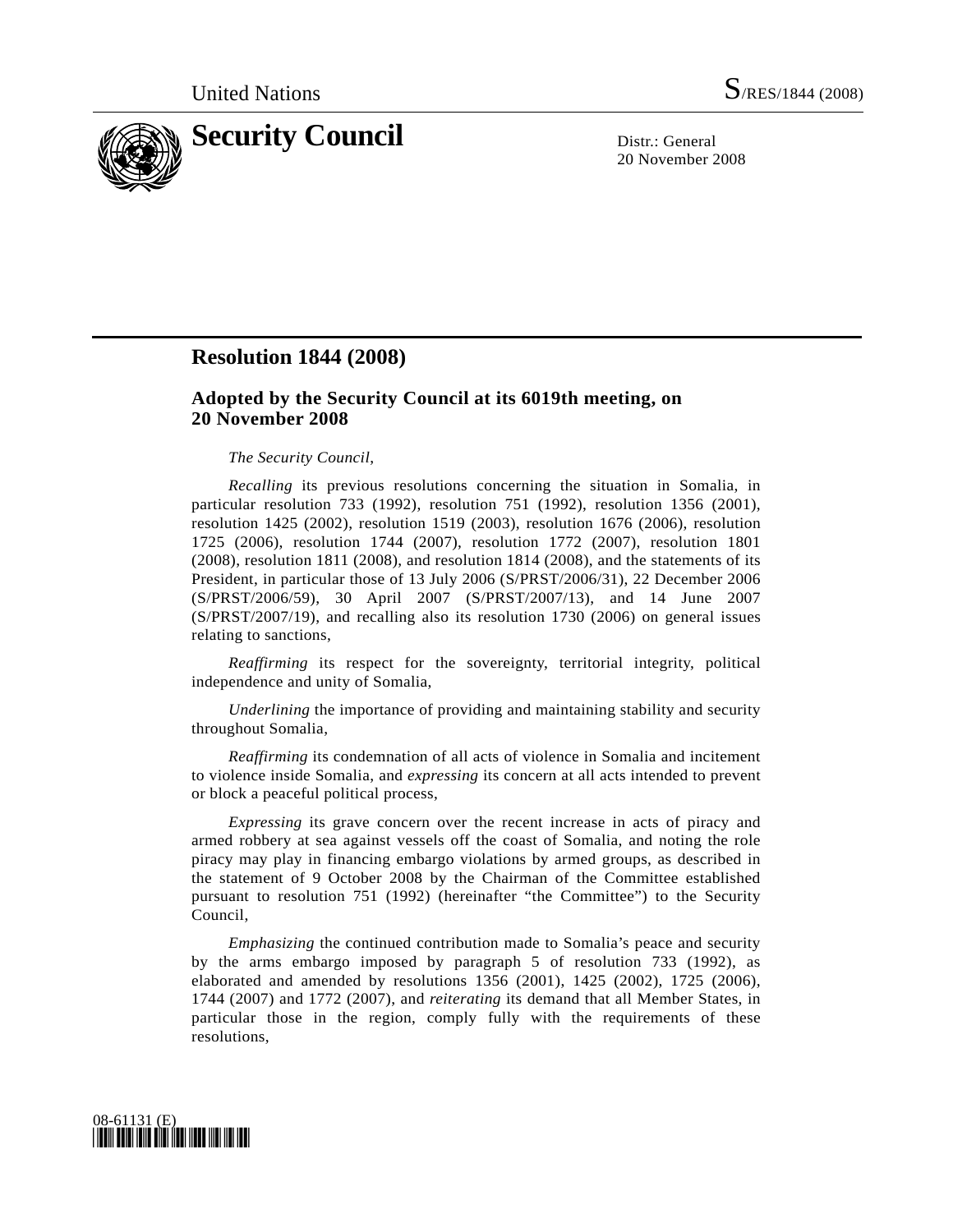*Recalling* its intention, outlined in paragraph 6 of resolution 1814 (2008), to take measures against those who seek to prevent or block a peaceful political process, or those who threaten the Transitional Federal Institutions (TFIs) of Somalia or the African Union Mission in Somalia (AMISOM) by force, or take action that undermines stability in Somalia or the region,

*Further recalling* its intention to strengthen the effectiveness of the United Nations arms embargo on Somalia, outlined in paragraph 7 of resolution 1814 (2008), and to take measures against those who breach the arms embargo, and those who support them in doing so,

*Recalling also* its request, outlined in paragraphs 6 and 7 of resolution 1814 (2008), to the Committee to provide recommendations on specific targeted measures to be imposed against such individuals or entities,

*Taking note* of the letter of 1 August 2008 from the Vice-Chairman of the Committee to the President of the Security Council,

*Determining* that the situation in Somalia continues to constitute a threat to international peace and security in the region,

*Acting* under Chapter VII of the Charter of the United Nations,

 1. *Decides* that all Member States shall take the necessary measures to prevent the entry into or transit through their territories of individuals designated by the Committee pursuant to paragraph 8 below, provided that nothing in this paragraph shall oblige a State to refuse its own nationals entry into its territory;

2. *Decides* that the measures imposed by paragraph 1 above shall not apply:

 (a) where the Committee determines on a case-by-case basis that such travel is justified on the grounds of humanitarian need, including religious obligation; or

 (b) where the Committee determines on a case-by-case basis that an exemption would otherwise further the objectives of peace and national reconciliation in Somalia and stability in the region;

 3. *Decides* that all Member States shall freeze without delay the funds, other financial assets and economic resources which are on their territories, which are owned or controlled, directly or indirectly, by the individuals or entities designated by the Committee pursuant to paragraph 8 below, or by individuals or entities acting on their behalf or at their direction, or by entities owned or controlled by them, as designated by the Committee, and decides further that all Member States shall ensure that any funds, financial assets or economic resources are prevented from being made available by their nationals or by any individuals or entities within their territories, to or for the benefit of such individuals or entities;

 4. *Decides* that the measures imposed by paragraph 3 above do not apply to funds, other financial assets or economic resources that have been determined by relevant Member States:

 (a) to be necessary for basic expenses, including payment for foodstuffs, rent or mortgage, medicines and medical treatment, taxes, insurance premiums, and public utility charges or exclusively for payment of reasonable professional fees and reimbursement of incurred expenses associated with the provision of legal services, or fees or service charges, in accordance with national laws, for routine holding or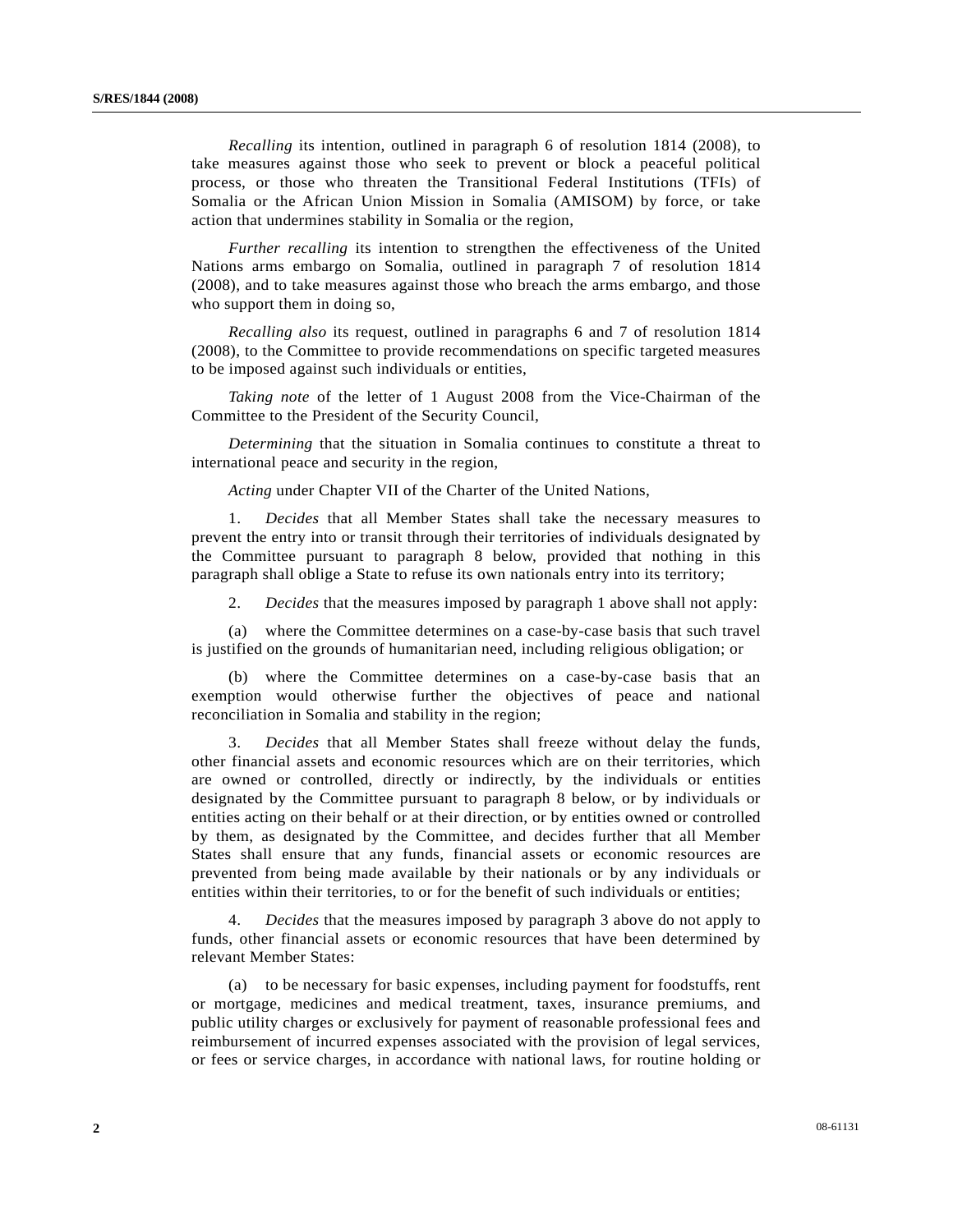maintenance of frozen funds, other financial assets and economic resources, after notification by the relevant State to the Committee of the intention to authorize, where appropriate, access to such funds, other financial assets or economic resources, and in the absence of a negative decision by the Committee within three working days of such notification;

 (b) to be necessary for extraordinary expenses, provided that such determination has been notified by the relevant State or Member States to the Committee and has been approved by the Committee; or

 (c) to be the subject of a judicial, administrative or arbitral lien or judgement, in which case the funds, other financial assets and economic resources may be used to satisfy that lien or judgement provided that the lien or judgement was entered into prior to the date of the present resolution, is not for the benefit of a person or entity designated pursuant to paragraph 3 above, and has been notified by the relevant State or Member States to the Committee;

 5. *Decides* that Member States may permit the addition to the accounts frozen pursuant to the provisions of paragraph 3 above of interests or other earnings due on those accounts or payments due under contracts, agreements or obligations that arose prior to the date on which those accounts became subject to the provisions of this resolution, provided that any such interest, other earnings and payments continue to be subject to these provisions and are frozen;

 6. *Reaffirms* the general and complete arms embargo against Somalia imposed by resolution 733 (1992), as elaborated and amended by resolutions 1356 (2001), 1425 (2002), 1725 (2006), 1744 (2007) and 1772 (2007);

 7. *Decides* that all Member States shall take the necessary measures to prevent the direct or indirect supply, sale or transfer of weapons and military equipment and the direct or indirect supply of technical assistance or training, financial and other assistance including investment, brokering or other financial services, related to military activities or to the supply, sale, transfer, manufacture, maintenance or use of weapons and military equipment, to the individuals or entities designated by the Committee pursuant to paragraph 8 below;

 8. *Decides* that the provisions of paragraphs 1, 3 and 7 above shall apply to individuals, and that the provisions of 3 and 7 above shall apply to entities, designated by the Committee;

 (a) as engaging in or providing support for acts that threaten the peace, security or stability of Somalia, including acts that threaten the Djibouti Agreement of 18 August 2008 or the political process, or threaten the TFIs or AMISOM by force;

 (b) as having acted in violation of the general and complete arms embargo reaffirmed in paragraph 6 above;

 (c) as obstructing the delivery of humanitarian assistance to Somalia, or access to, or distribution of, humanitarian assistance in Somalia;

 9. *Decides* that the measures outlined in paragraphs 1, 3 and 7 above cease to apply in respect of such individuals or entities if, and at such time as the Committee removes them from the list of designated individuals and entities;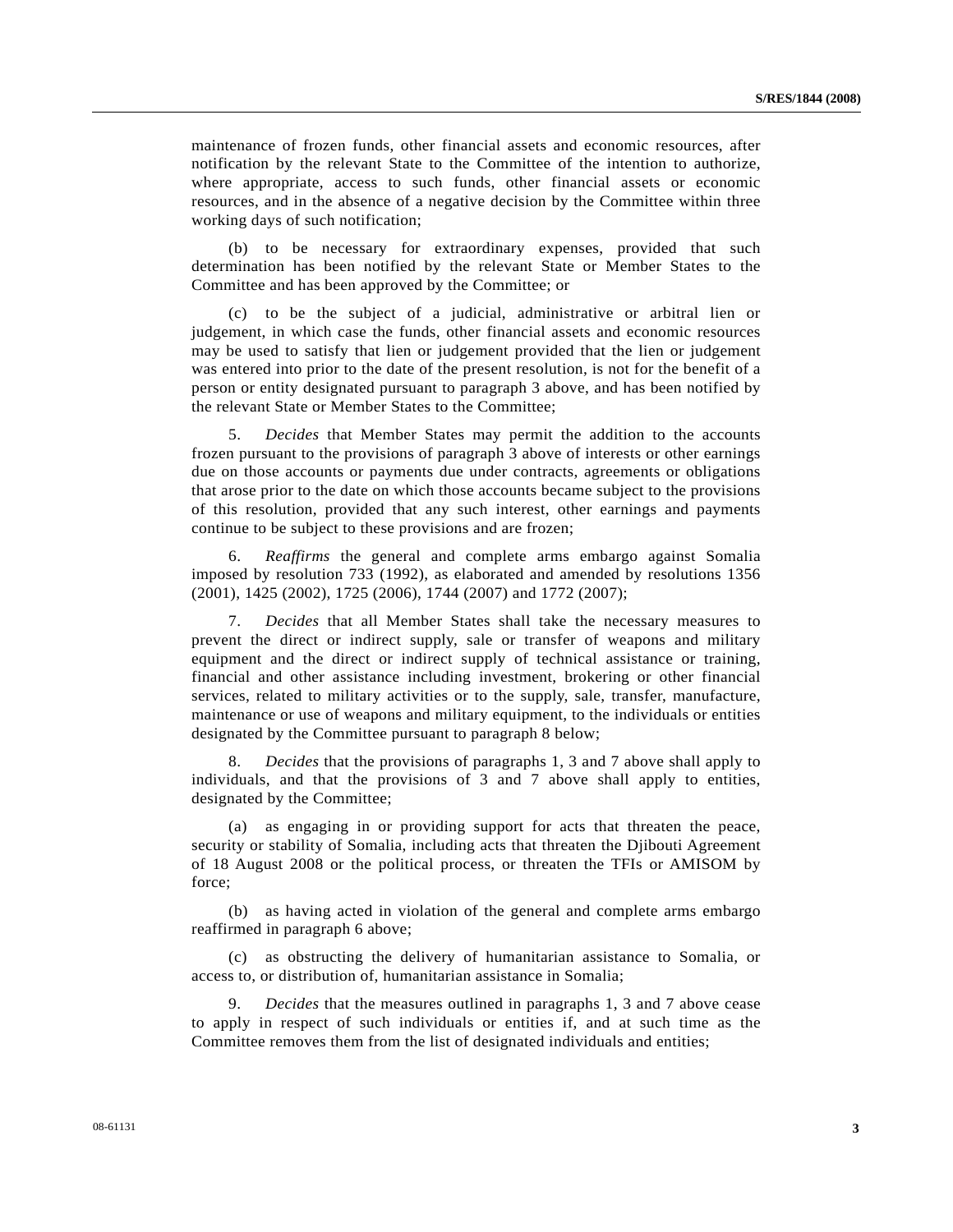10. *Underlines* the importance of co-ordination by the Committee with other United Nations Sanctions Committees and with the Special Representative of the Secretary-General;

 11. *Decides* further to expand the mandate of the Committee as set out in resolution 751(1992) to include the following tasks:

 (a) to monitor, with the support of the Monitoring Group established pursuant to resolution 1519 (2003), implementation of the measures imposed in paragraphs 1, 3 and 7 above, in addition to the general and complete arms embargo reaffirmed in paragraph 6 above;

 (b) to seek from all Member States, in particular those in the region, information regarding the actions taken by them to implement effectively the measures imposed by paragraphs 1, 3 and 7 above and whatever further information it may consider useful in this regard;

 (c) to examine information regarding alleged violations of measures imposed by paragraphs 1, 3 and 7 above, paragraph 5 of resolution 733 (1992) and paragraphs 1 and 2 of resolution 1425 (2002), and take appropriate action if necessary;

 (d) to designate individuals and entities pursuant to paragraphs 3 and 8 above, upon the request of Member States as referred to in paragraph 12 below;

 (e) to consider and decide upon requests for exemptions set out in paragraphs 2 and 4 above;

 (f) to review regularly the list of individuals and entities designated by the Committee pursuant to paragraphs 3 and 8 above, with a view to keeping the list as updated and accurate as possible and to confirm that listing remains appropriate, and to encourage Member States to provide any additional information whenever such information becomes available;

 (g) to report at least every 120 days to the Security Council on its work and on the implementation of this resolution, with its observations and recommendations, in particular on ways to strengthen the effectiveness of the measures imposed by paragraphs 1, 3 and 7 above;

 (h) to identify possible cases of non-compliance with the measures pursuant to paragraphs 1, 3, and 7 above and to determine the appropriate course of action on each case, and requests the Chairman, in periodic reports to the Council pursuant to paragraph 11 (g) above to provide progress reports on the Committee's work on this issue;

 (i) to amend its existing guidelines to facilitate the implementation of the measures imposed by this resolution and keep these guidelines under active review as may be necessary;

### **Listing**

 12. *Encourages* Member States to submit to the Committee for inclusion on its list of designees, names of individuals or entities who meet the criteria set out in paragraph 8 above, as well as any entities owned or controlled, directly or indirectly, by the submitted individuals or entities or individuals or entities acting on behalf of or at the direction of the submitted entities;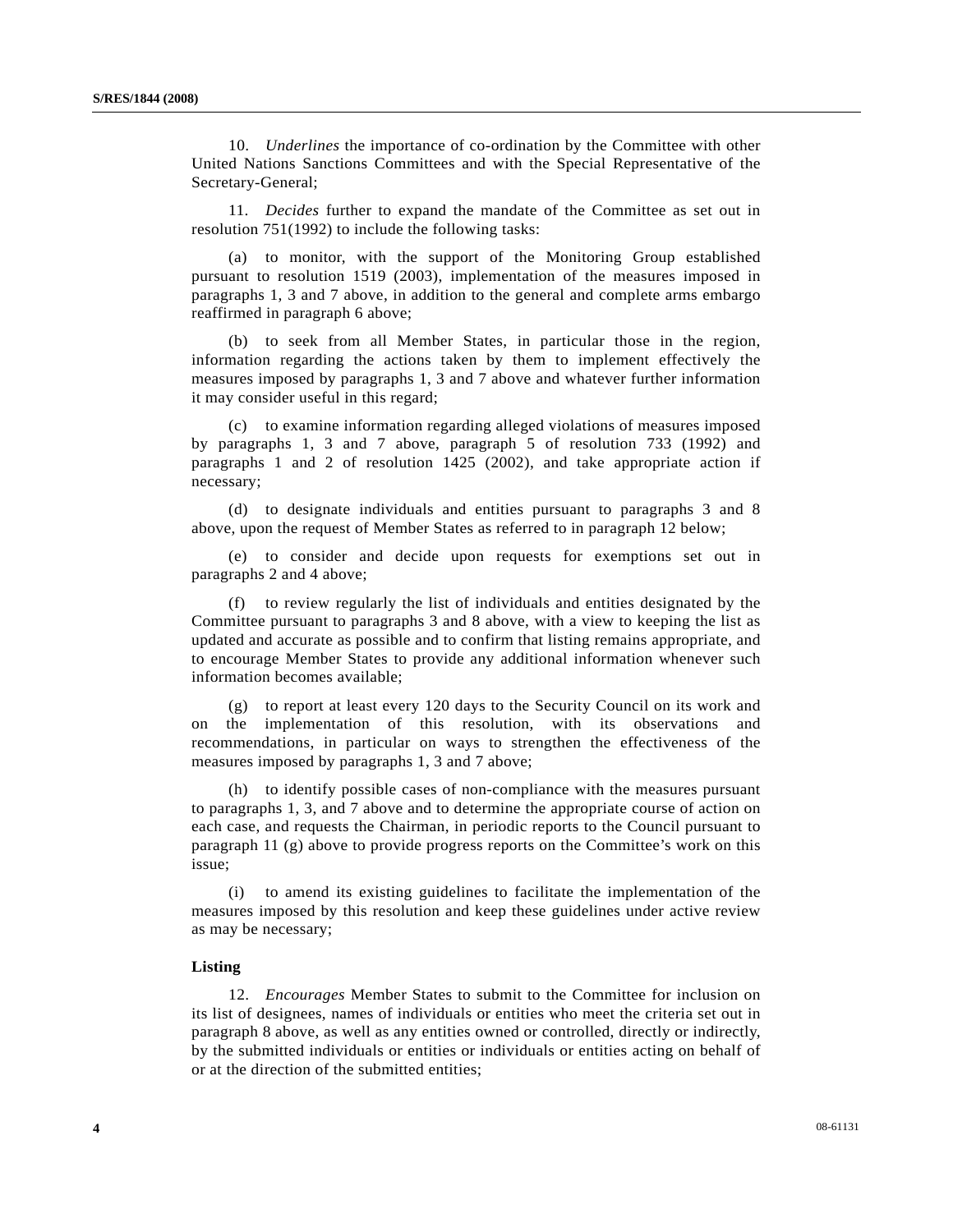13. *Decides* that, when proposing names to the Committee for listing, Member States shall provide a detailed statement of case, together with sufficient identifying information to allow for the positive identification of individuals and entities by Member States, and *decides further* that for each such proposal Member States shall identify those parts of the statement of case that may be publicly released, including for use by the Committee for development of the summary described in paragraph 14 below or for the purpose of notifying or informing the listed individual or entity, and those parts which may be released upon request to interested States;

 14. *Directs* the Committee in coordination with the relevant designating States and with the assistance of the Monitoring Group, after a name is added to the list, to make accessible on the Committee's website a narrative summary of reasons for listing;

 15. *Decides* that the Secretariat shall, after publication but within one week after a name is added to the list of individuals and entities, notify the Permanent Mission of the country or countries where the individual or entity is believed to be located and, in the case of individuals, the country of which the person is a national (to the extent this information is known) and to include with this notification a copy of the publicly releasable portion of the statement of case, any information on reasons for listing available on the Committee's website, a description of the effects of designation, the Committee's procedures for considering delisting requests, and the provisions regarding available exemptions;

 16. *Demands* that Member States receiving notification as in paragraph 15 above take, in accordance with their domestic laws and practices, all possible measures to notify or inform in a timely manner the listed individual or entity of the designation, together with the information provided by the Secretariat as set out in paragraph 15 above;

 17. *Encourages* Member States receiving notification as in paragraph 15 above to inform the Committee on steps they have taken to implement the measures set out in paragraphs 1, 3 and 7 above;

#### **Delisting**

 18. *Welcomes* the establishment within the Secretariat of the Focal Point, pursuant to resolution 1730 (2006), that provides listed individuals, groups, undertakings or entities with the option to submit a petition for de-listing directly to the Focal Point;

 19. *Urges* designating States and States of citizenship and residence to review de-listing petitions received through the Focal Point, in accordance with the procedures outlined in the annex to resolution 1730 (2006), in a timely manner and to indicate whether they support or oppose the request in order to facilitate the Committee's review;

 20. *Directs* the Committee to consider requests, in accordance with its guidelines, for the removal from the Committee's list of designees those who no longer meet the criteria pursuant to this resolution;

 21. *Decides* that the Secretariat shall, within one week after a name is removed from the Committee's list of designees, notify the Permanent Mission of